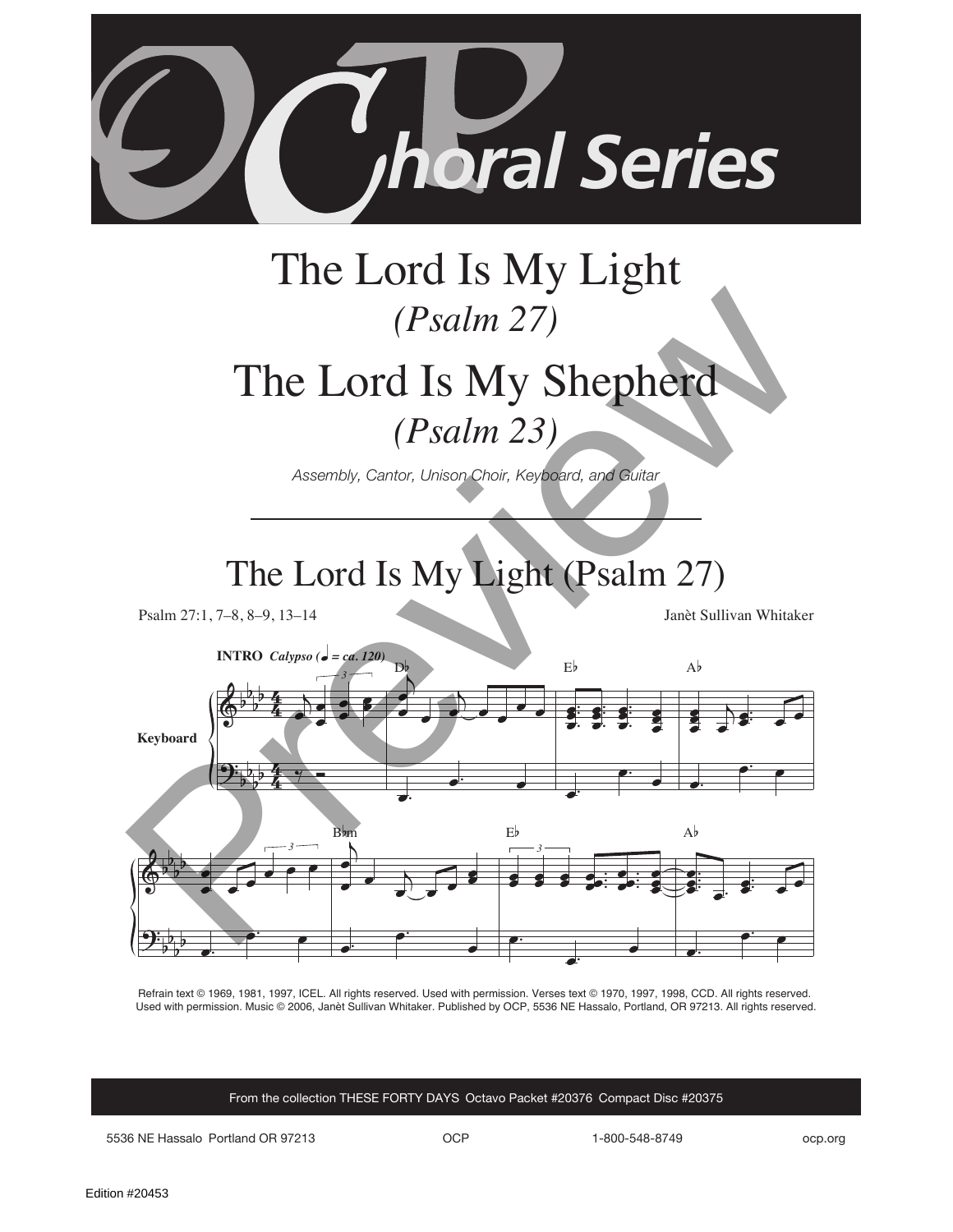

Edition 20453-Z The Lord Is My Light (Psalm 27)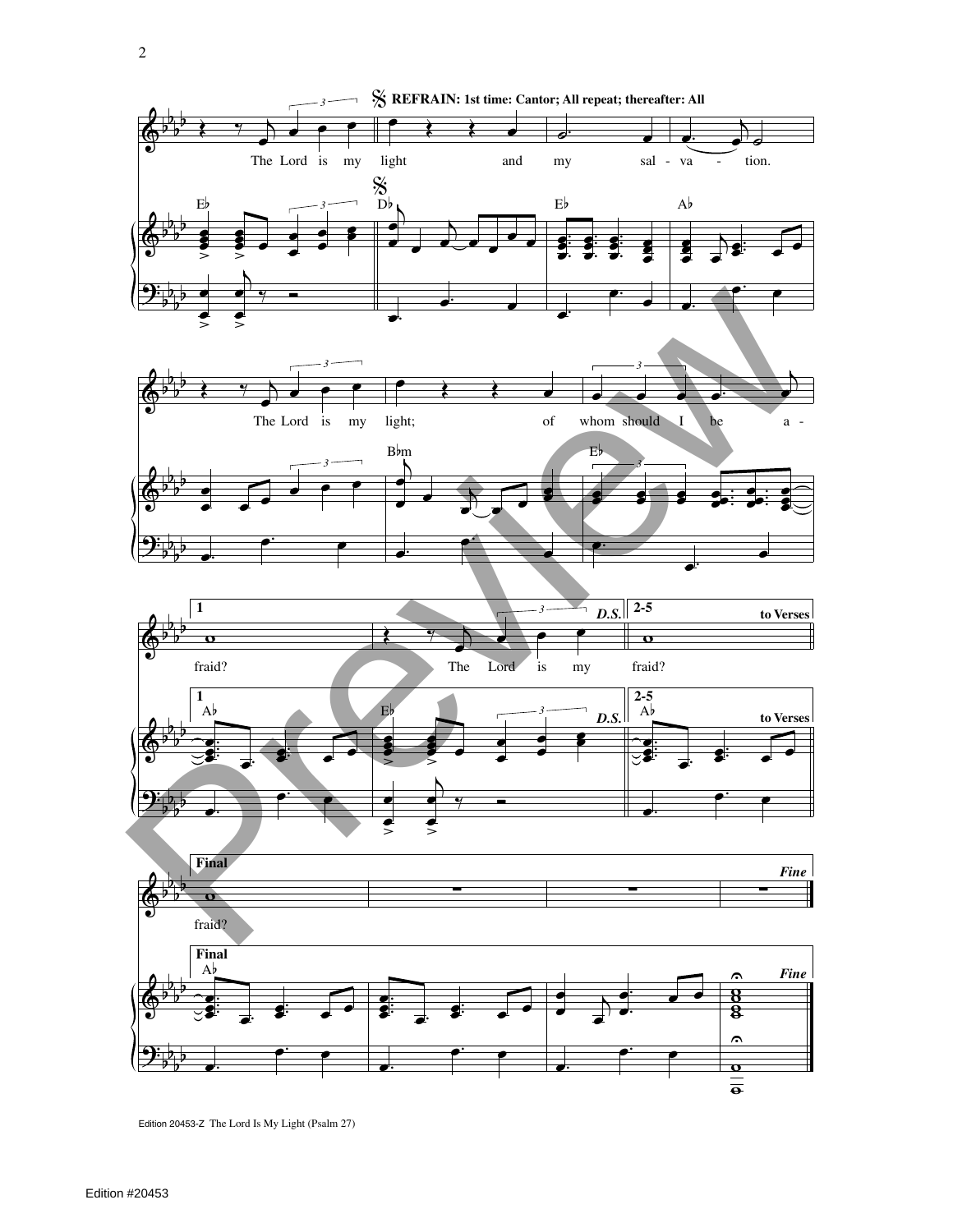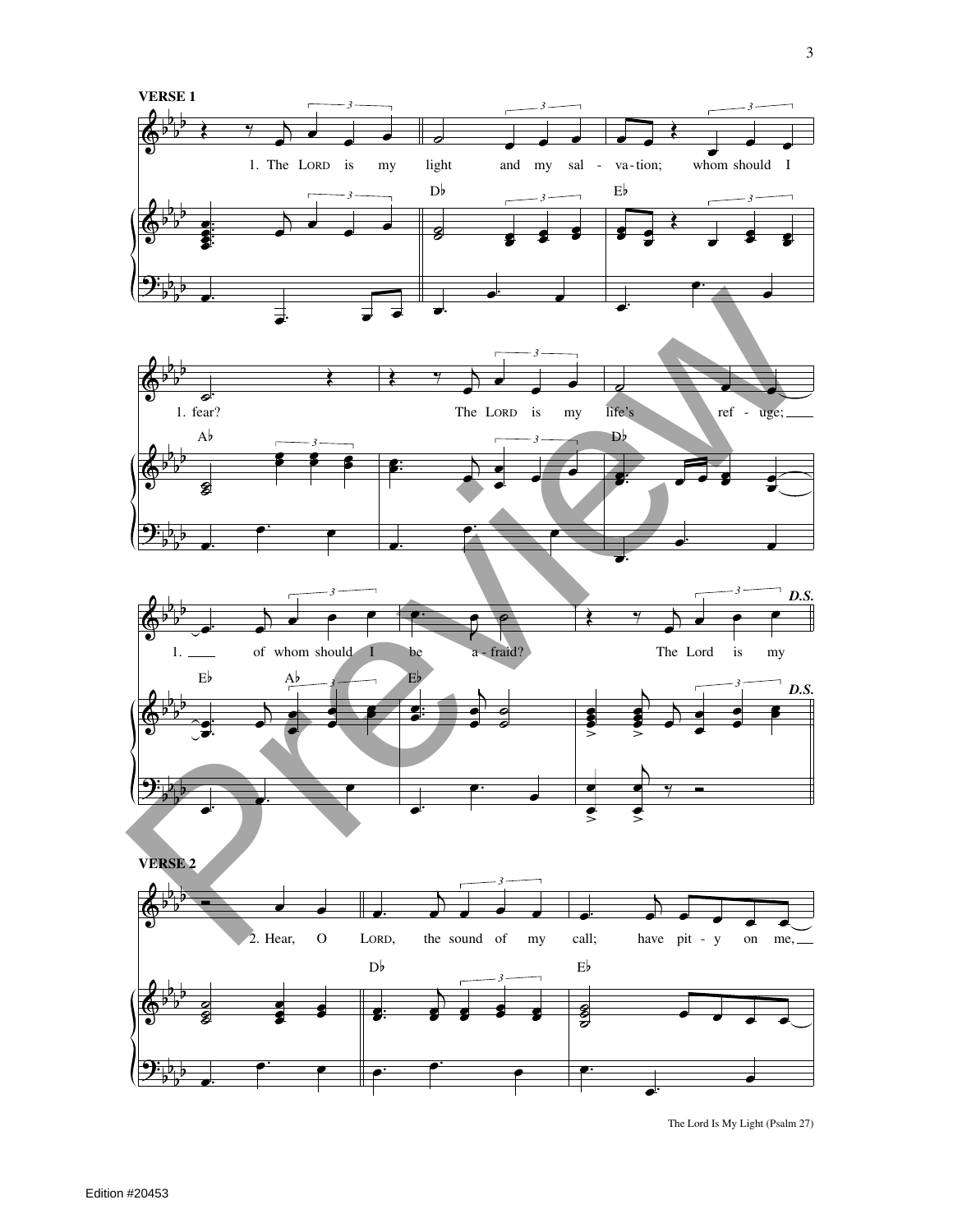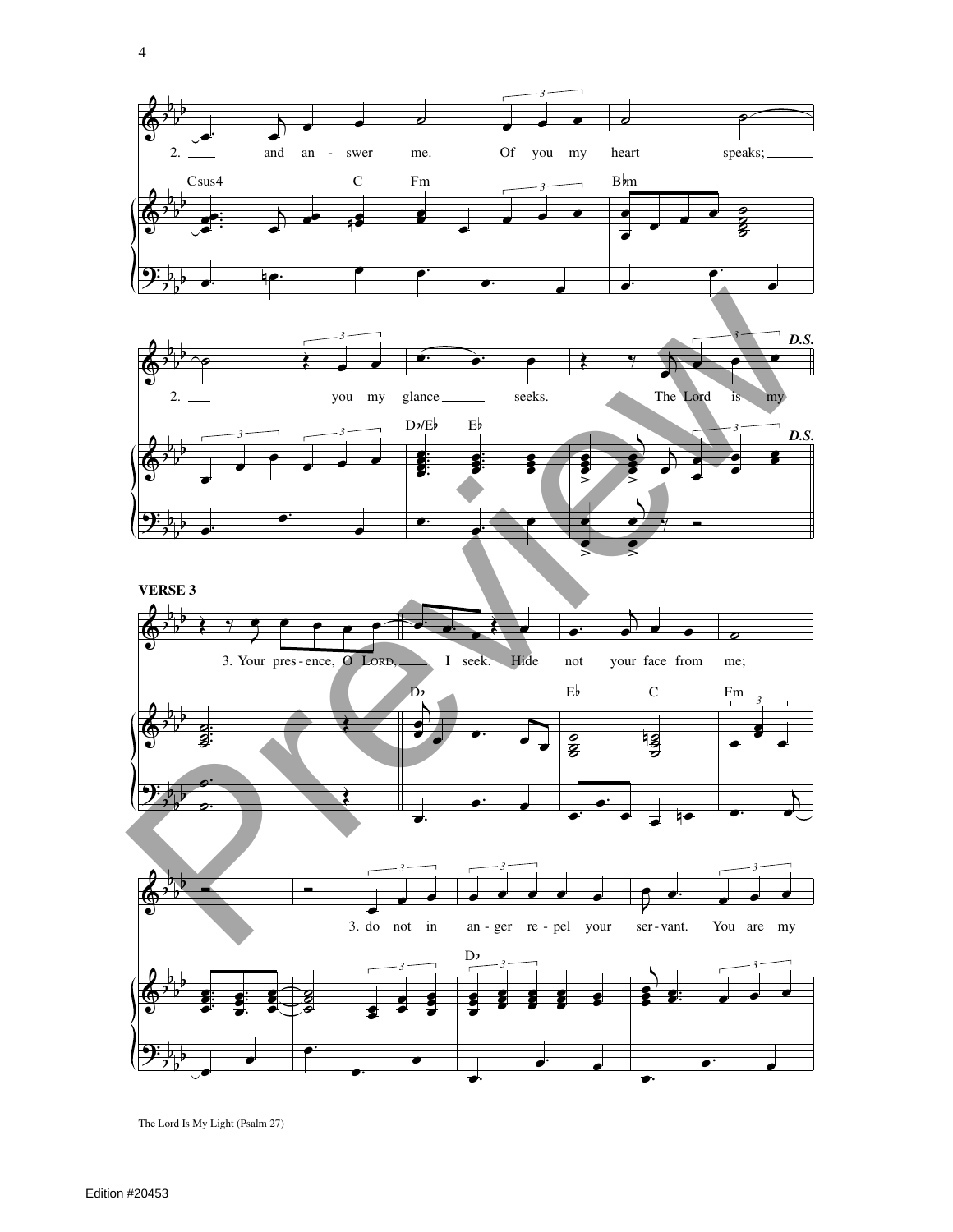

The Lord Is My Light (Psalm 27) >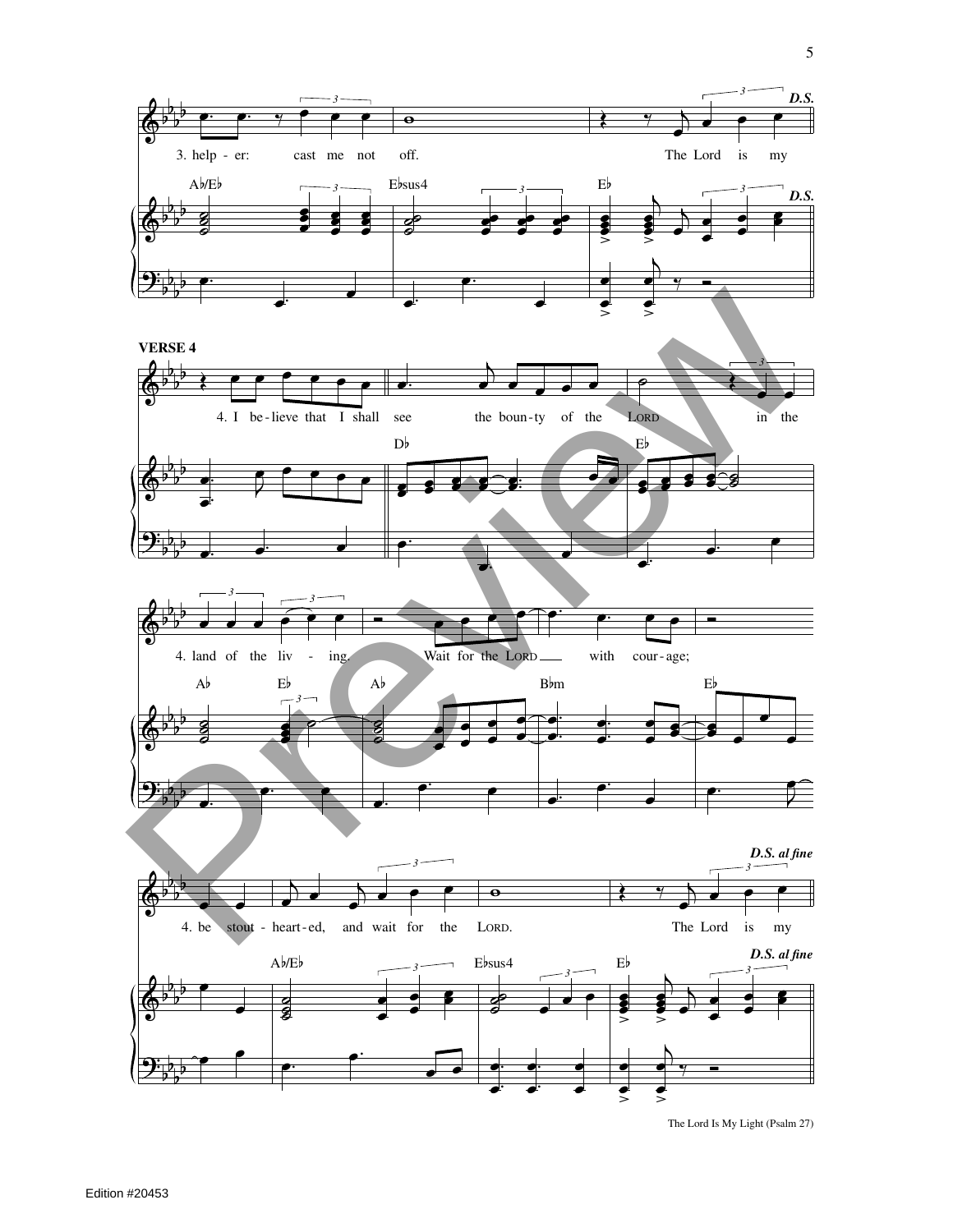*(Guitar/Vocal)*

Psalm 27:1, 7–8, 8–9, 13–14 Janèt Sullivan Whitaker



Refrain text © 1969, 1981, 1997, ICEL. All rights reserved. Used with permission. Verses text © 1970, 1997, 1998, CCD. All rights reserved. Used with permission. Music © 2006, Janèt Sullivan Whitaker. Published by OCP, 5536 NE Hassalo, Portland, OR 97213. All rights reserved.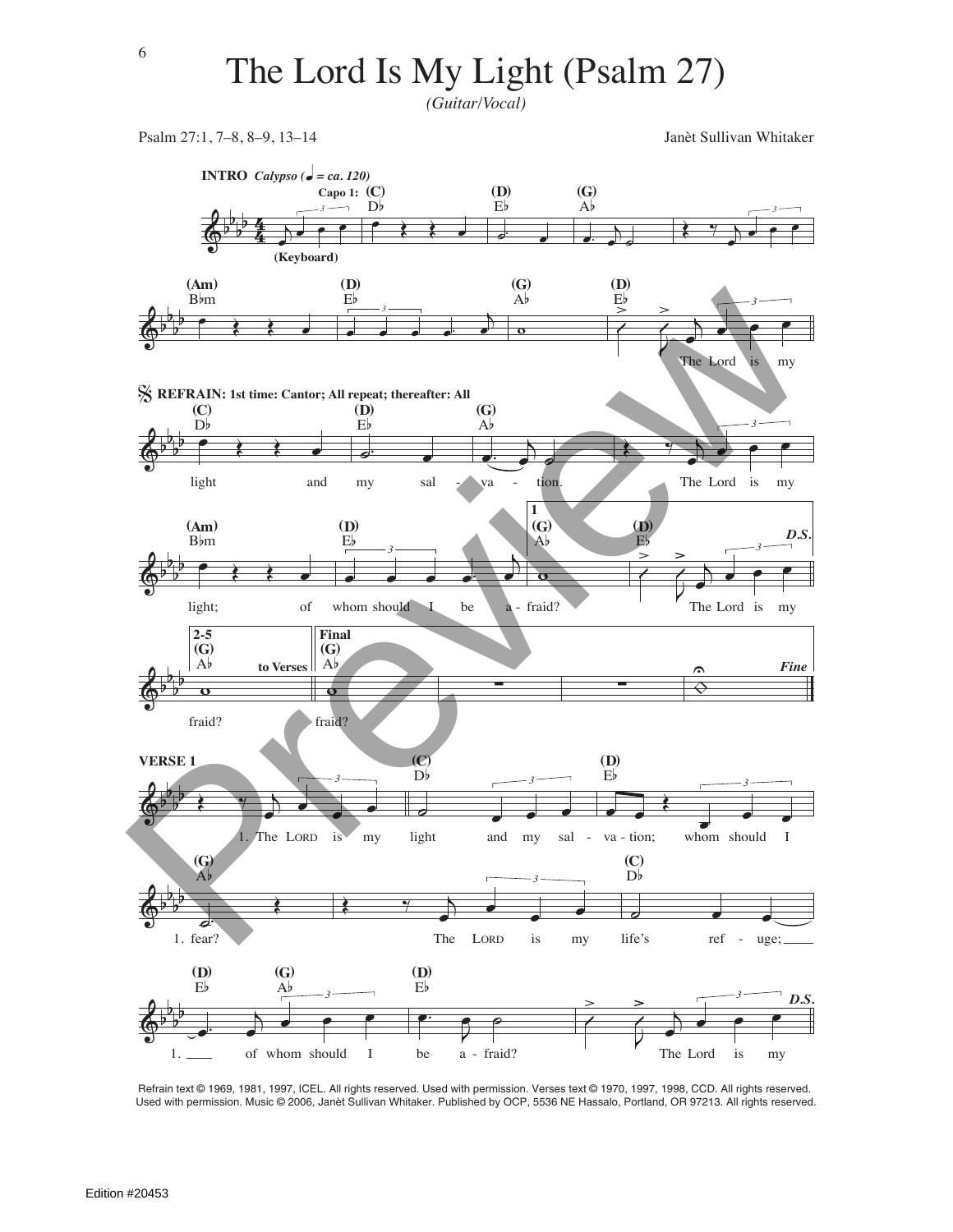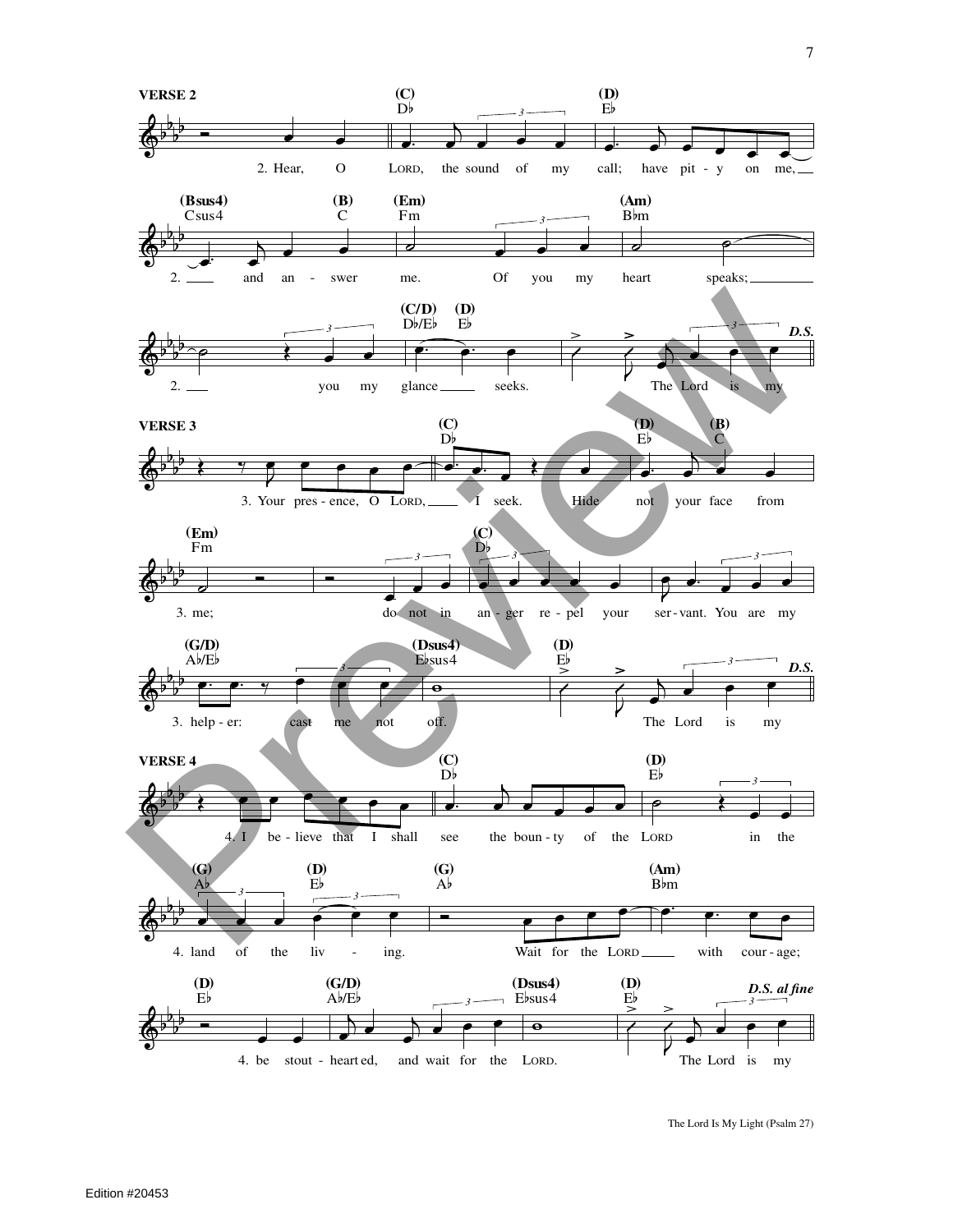Psalm 23:1–3a, 3b–4, 5, 6 Janèt Sullivan Whitaker



Refrain text © 1968, 1981, 1997, ICEL. All rights reserved. Used with permission. Verses text © 1970, 1997, 1998, CCD. All rights reserved. Used with permission. Music © 2006, Janèt Sullivan Whitaker. Published by OCP, 5536 NE Hassalo, Portland, OR 97213. All rights reserved.

8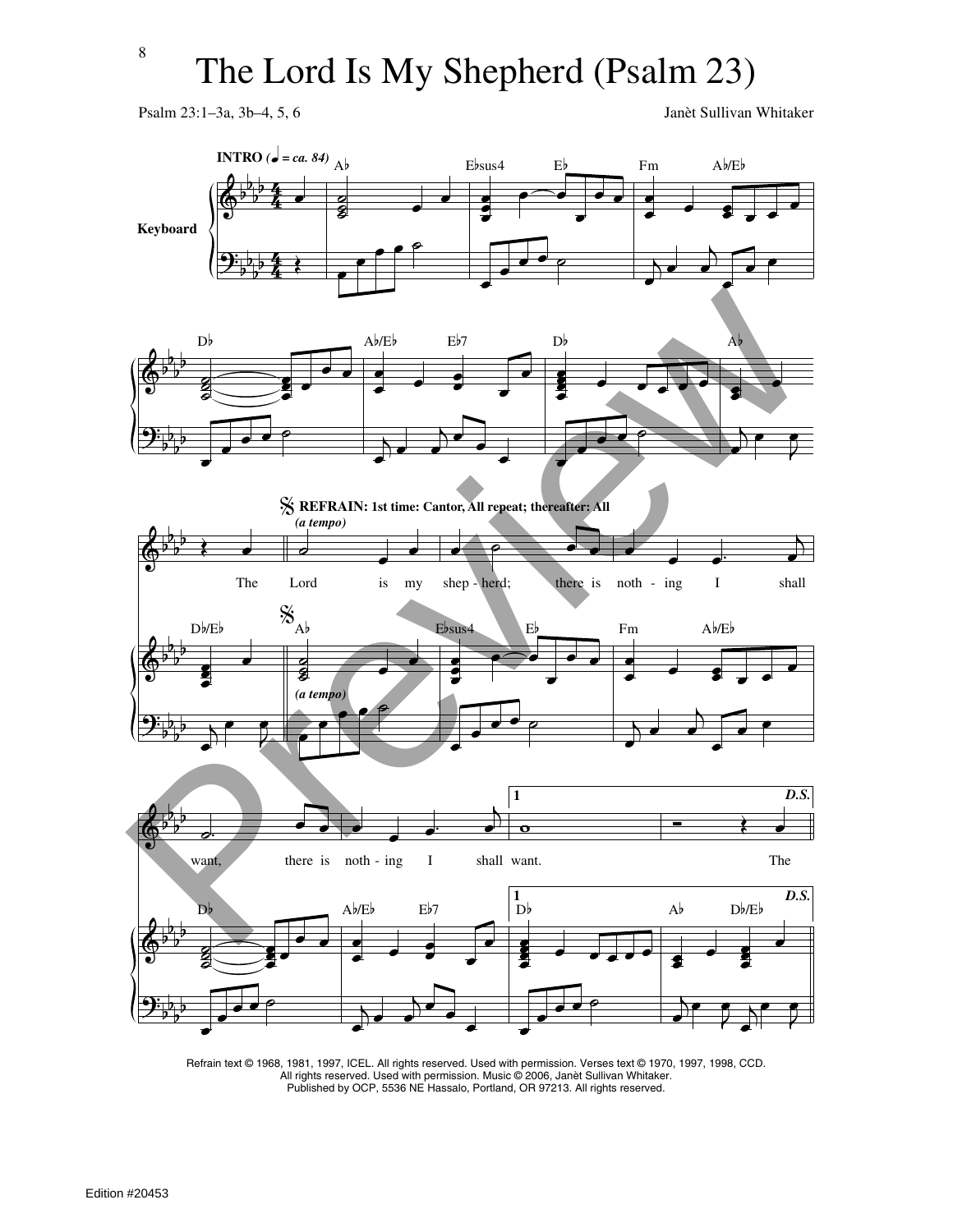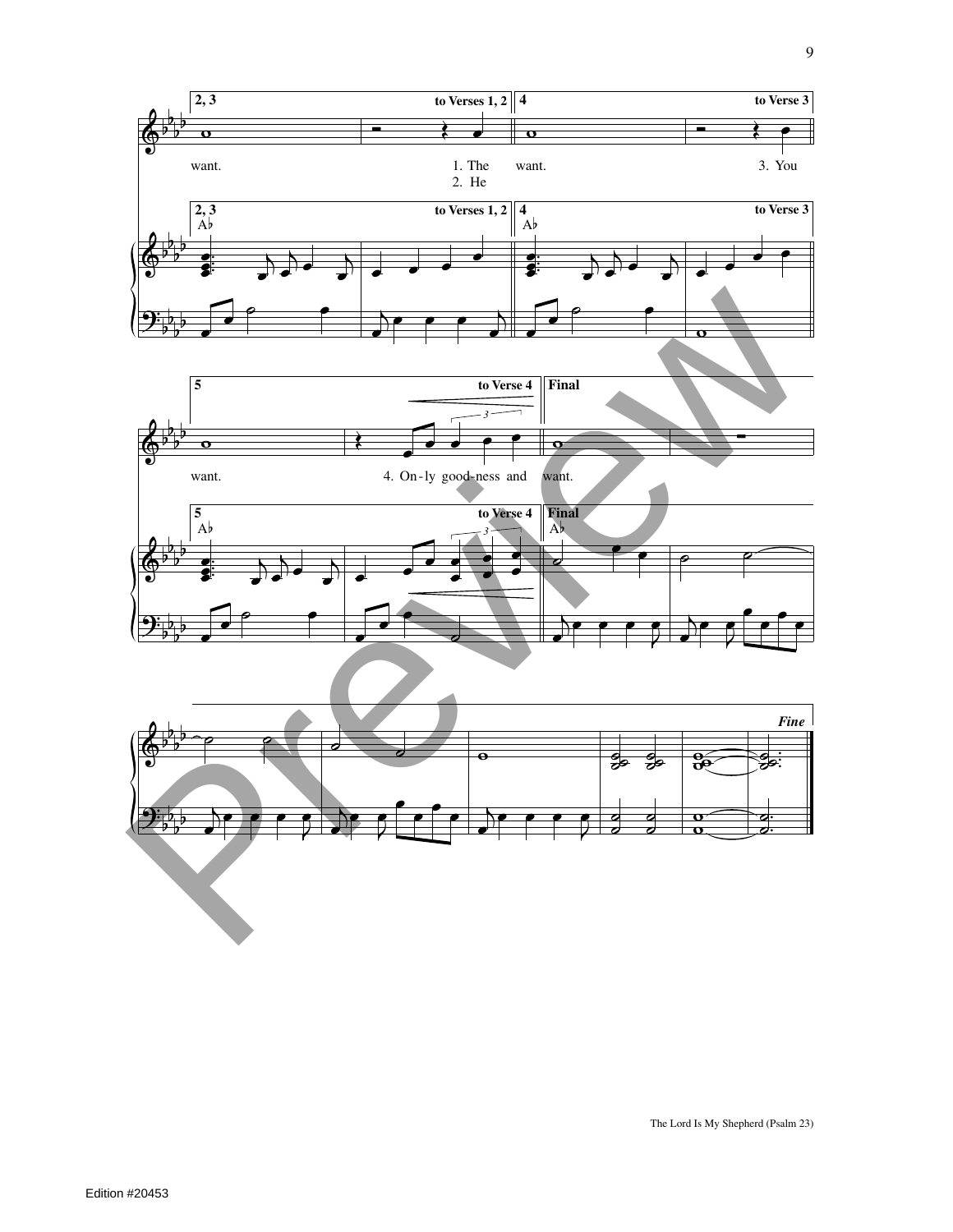

 $\mathbf{r}$ 

 $\mathbf{r}$ 

 $\mathbf{r}$ 

 $\overline{a}$ 

The Lord Is My Shepherd (Psalm 23)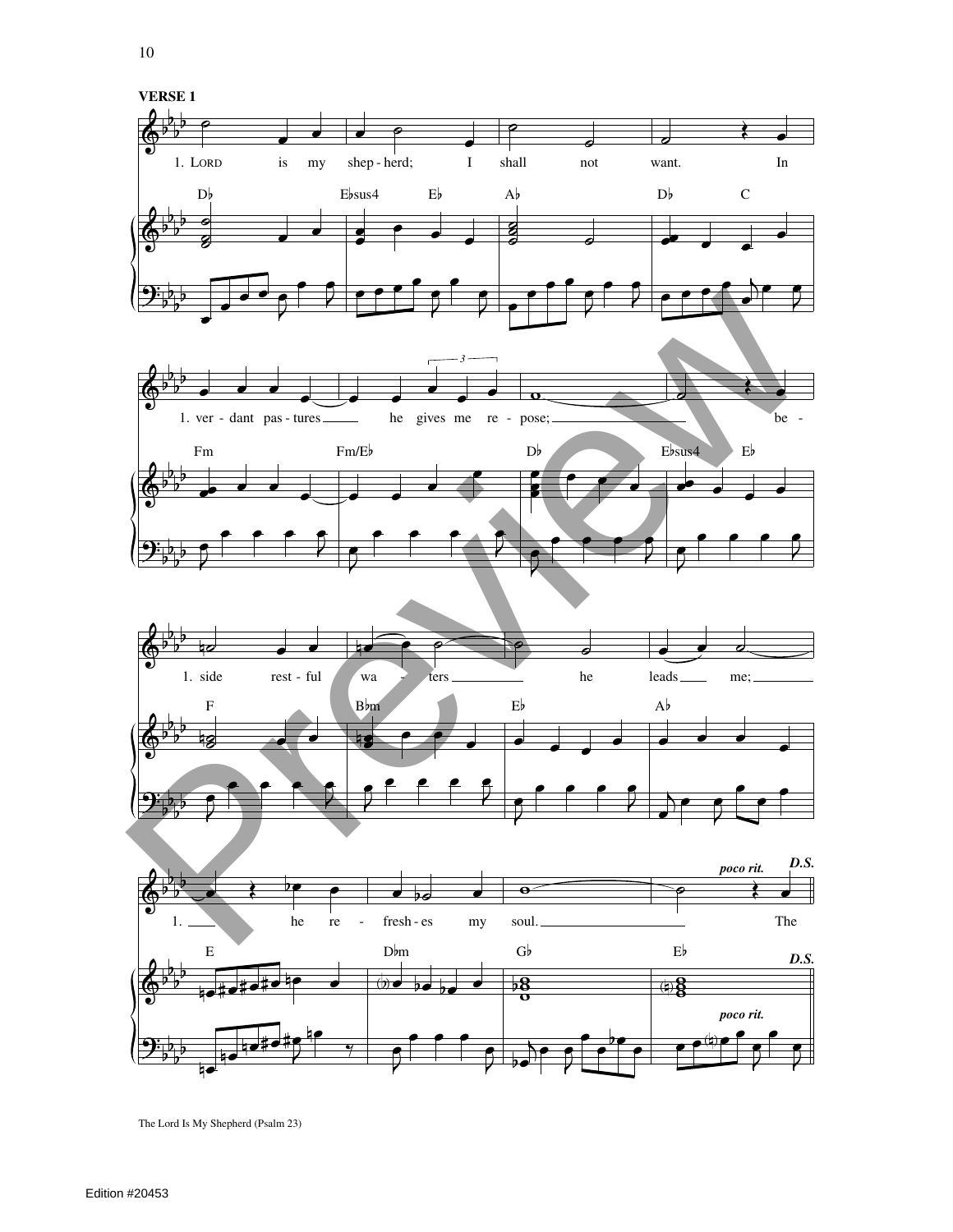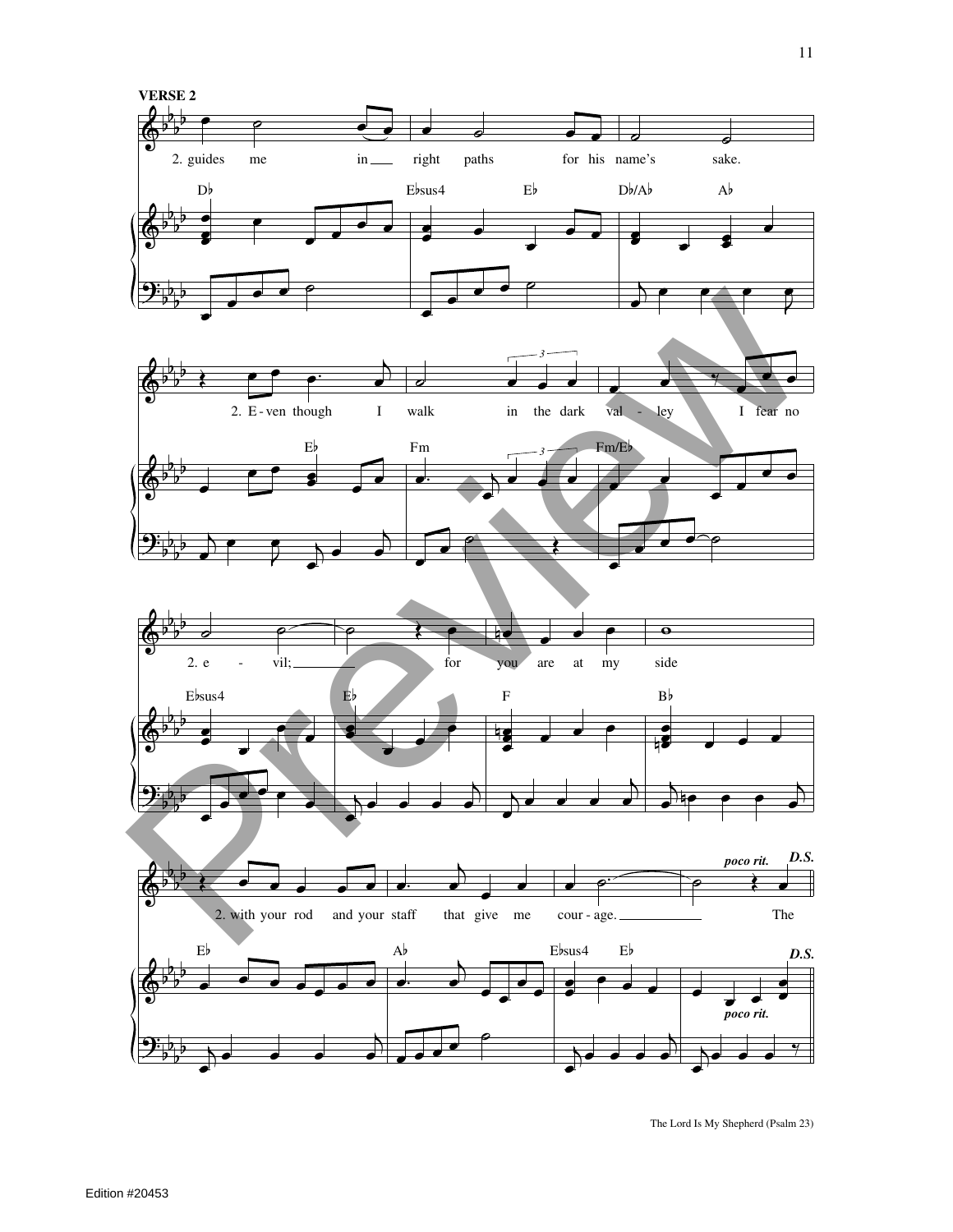12

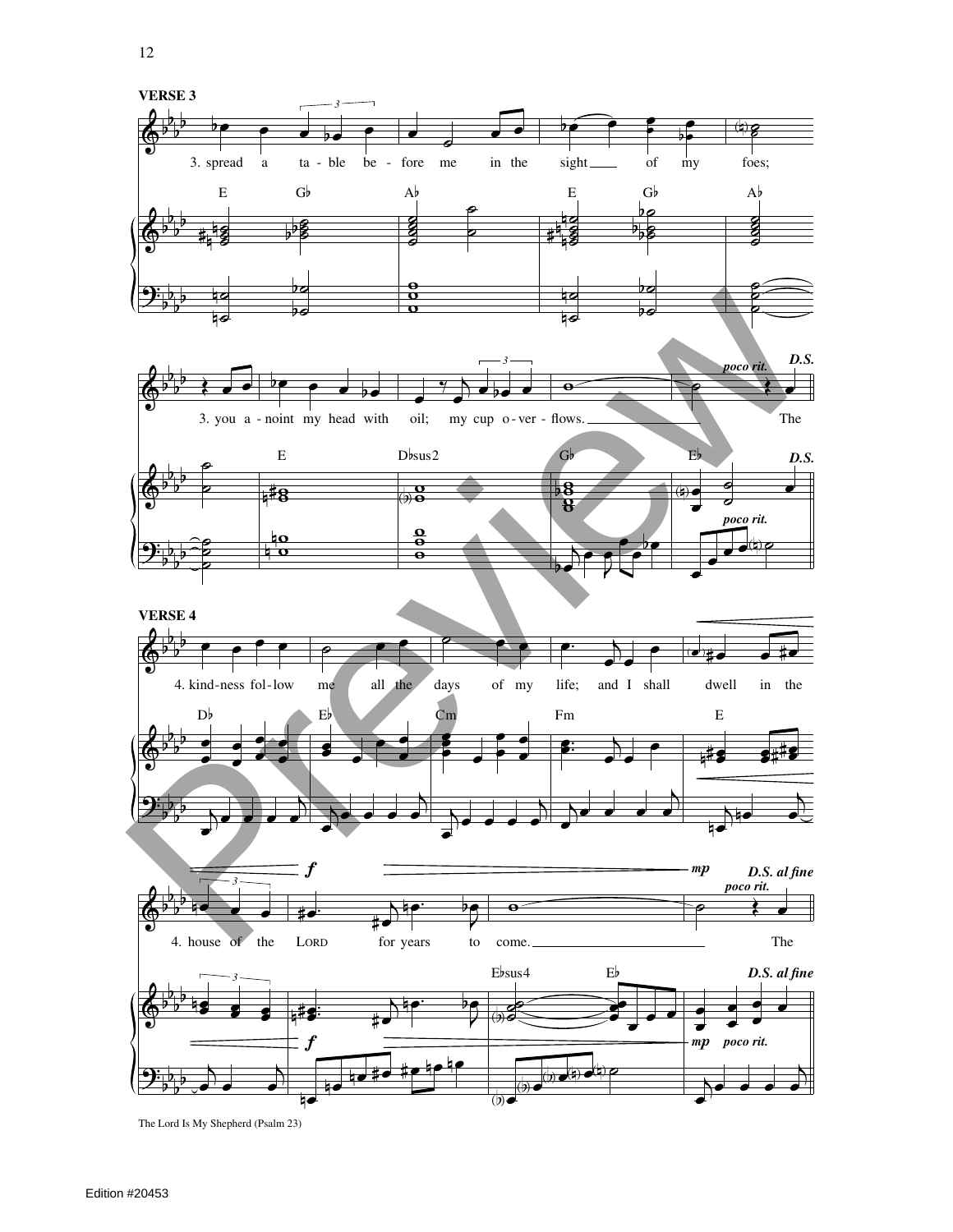#### Composer Notes

#### *The Lord Is My Light*

In this setting of Psalm 27, the faces of God's pilgrim people are lifted up to the light of redemption and hope. In this light, we find our courage to wait for the Lord; we also find our reason for rejoicing. The verses of this psalm setting call for freedom, energy, and relaxed animation. Combining tambourine or shakers with the piano accompaniment can produce a Latin flavor, which can bring the welcome warmth of sunshine to the Lenten weeks of late winter and early spring.

#### *The Lord Is My Shepherd*

This piece was conceived in direct contradiction to my belief that the Church already had more settings of Psalm 23 than were necessary. While leading music for the funeral of a wellloved monsignor in our diocese, I was overwhelmed by the profound tenderness with which the gathering of our priests sang the refrain to Joseph Gelineau's timeless "The Lord Is My Shepherd." It was the sound of my brothers' voices, raised in loving devotion and priestly solidarity, that echoed in my heart on the drive home that day. By the time I reached my driveway, I was humming the refrain of this setting. As the verses took shape, I knew they would require a voice with warmly heroic and shepherd-like qualities. Fortunately, Paul Hillebrand was available and gracious enough to travel to California to sing for the recording. In doing so, he fully realized the essential spirit of this psalm. Latin flavor, which can bring the welcome warmth of sunshine to the Lenten weeks of late<br>winter and early spring.<br>The Lord Is My Shepherd<br>This piece was conceived in direct contradiction to my belief that the Church alread

The beautiful image of the Good Shepherd graces the Church when she celebrates the RCIA second scrutiny, returning in the middle weeks of Eastertide and on various Sundays in Ordinary Time. In addition to its traditional use for the funeral rite, this psalm is also appropriate for use as a Communion processional and as a responsorial psalm for ordinations and first Communion liturgies.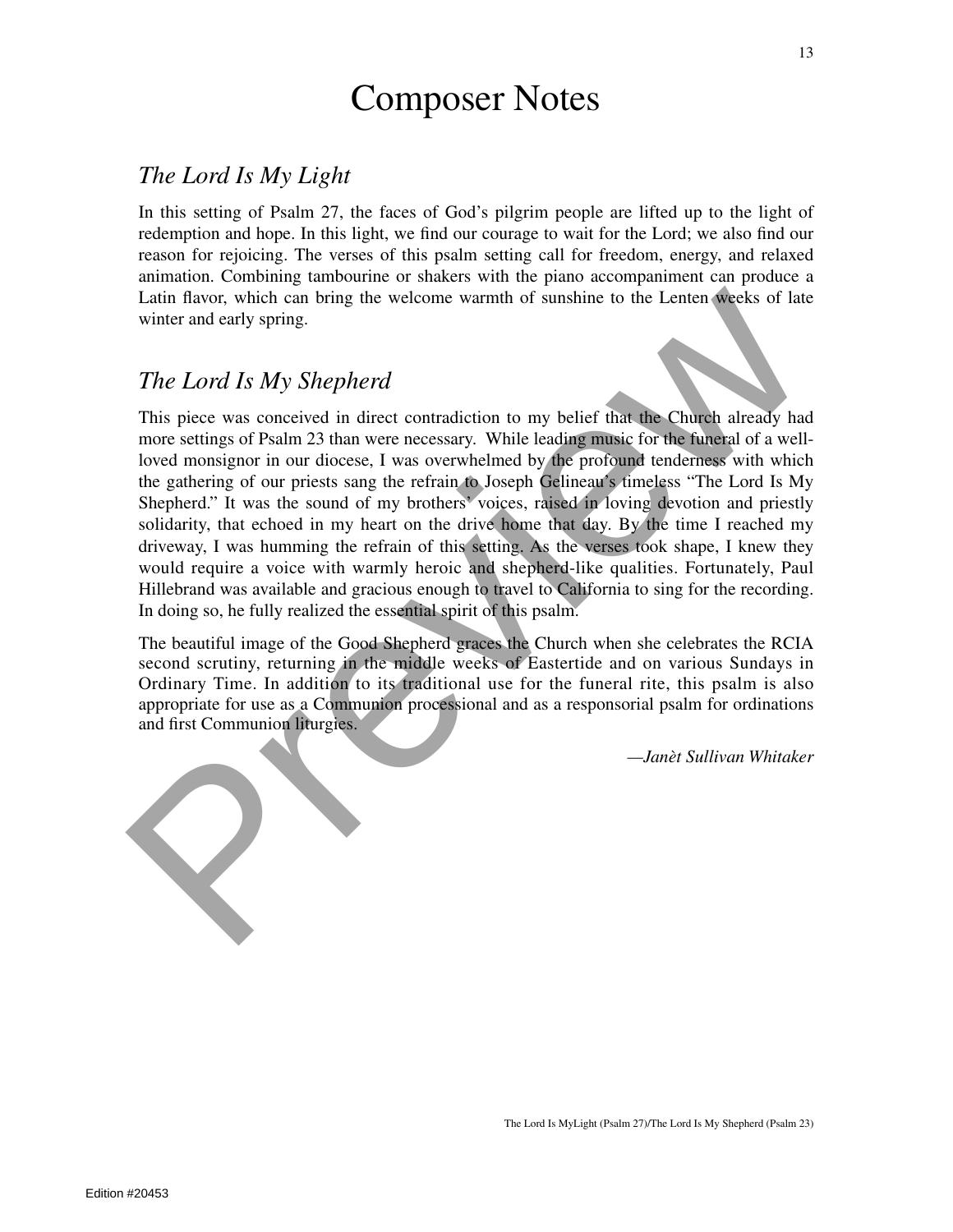*(Guitar/Vocal)*



Refrain text © 1968, 1981, 1997, ICEL. All rights reserved. Used with permission. Verses text © 1970, 1997, 1998, CCD. All rights reserved. Used with permission. Music © 2006, Janèt Sullivan Whitaker. Published by OCP, 5536 NE Hassalo, Portland, OR 97213. All rights reserved.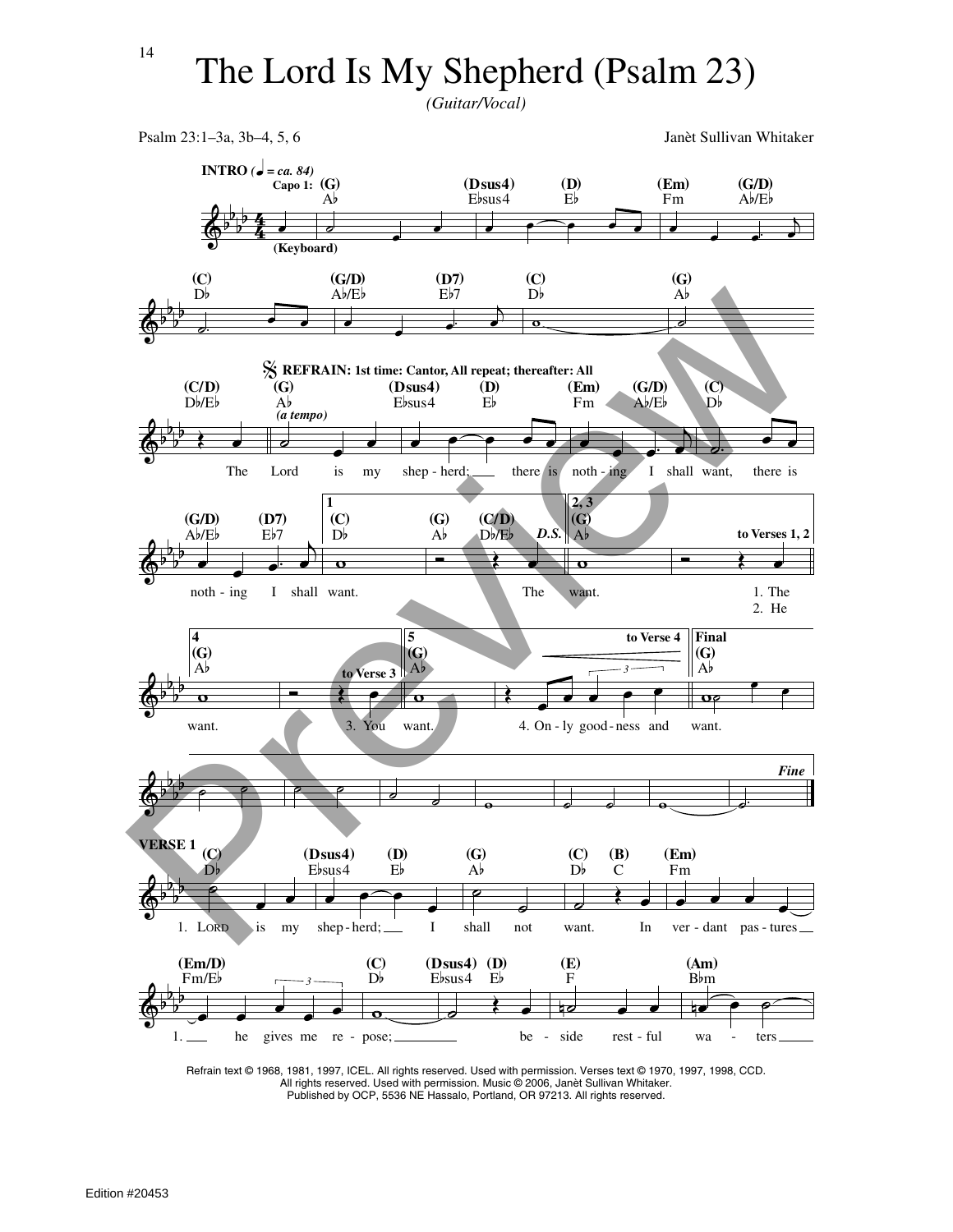